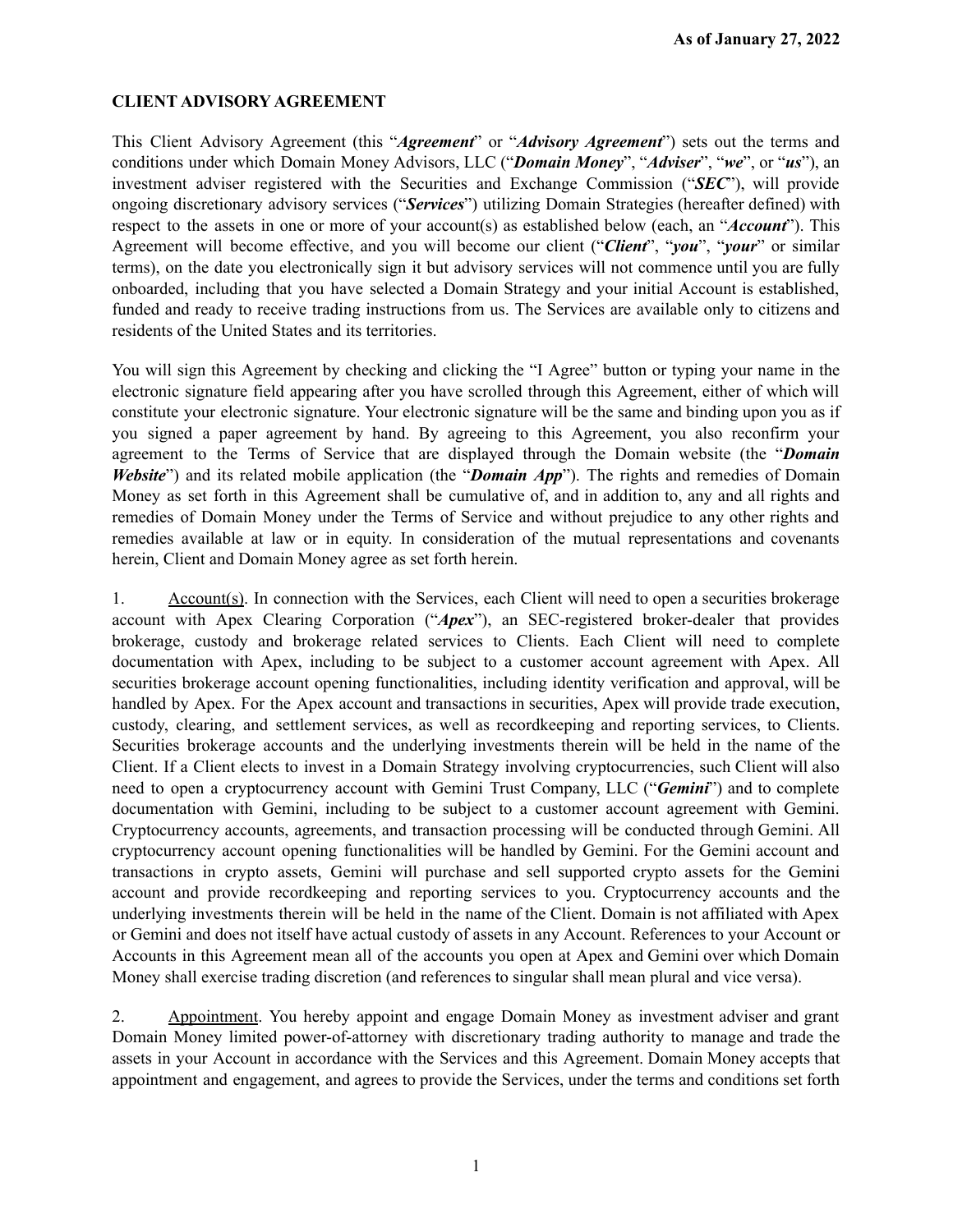in this Agreement, including that Domain Money shall manage the Account(s) pursuant to Domain Strategies selected by the Client.

3. Services. The Services will consist of formulating and providing to Clients various investment portfolios based on Domain's proprietary equity and cryptocurrency strategies (the "*Domain Strategies*" as described further on the Domain Website and Domain App and in the Domain Money Form ADV Part 2A), making recommendations of Domain Strategies based on Client information, and managing Clients Accounts based on the Domain Strategies selected by Clients. The Domain Strategies will be actively managed by Domain Money and will be rebalanced from time to time in the discretion of Domain, which may be influenced by algorithmic triggers and other factors, including in the discretion of Domain Money. Domain Money will communicate trading instructions regarding Accounts to Apex and Gemini. Each Client must invest in at least one Domain Strategy and may invest in more than one. You acknowledge that Domain Money will provide or perform the Services to you hereunder predominantly through the Domain App.

4. Scope of Services. Domain Money will not provide investment advice or advisory services other than the Services described in this Agreement and does not provide investment advice in person or over the phone or in any manner other than as described herein. Accounts are managed pursuant to the Domain Strategies selected. While Clients may choose how much to allocate or invest with a particular Domain Strategy, Clients cannot modify the Domain Strategies by making additions to it and cannot issue individual trading instructions to Domain Money or Apex/Gemini as part of the Domain Strategies, including to purchase specific securities or cryptocurrencies not otherwise in a Domain Strategy. Clients should note though that such change will have the effect of impacting the return of the Domain Strategy and any statistical analysis or measures (including any backtested or historical performance) shall no longer be applicable. You acknowledge that Domain Money does not provide (i) comprehensive financial planning services or (ii) tax, accounting or legal advice, nor prepare any legal or accounting documents for the implementation of any of the Client's financial or investment plans. Domain Money does not take any responsibility for a Client's overall investment plan, including assets outside of the Accounts. The Domain Strategies are not diversified portfolios or a complete investment program.

5. Scope of Adviser's Authority. Subject to the terms and conditions hereof, Domain Money shall have discretionary power and authority, without prior consultation with or notification of Client, to manage the Account in accordance with the Services and cause or direct Client to invest, re-invest, trade in investments to be held in the Account pursuant to the Domain Strategies. Without limiting the generality of the foregoing, Domain Money is hereby authorized and empowered, among other things, to: (a) cause or direct Client to purchase, sell, trade or otherwise transact in securities, financial instruments and assets in the Account, including digital assets such cryptocurrencies; (b) direct the formulation of strategies with respect to the investments in the Account and engage in such investment activities consistent with such strategies; (c) liquidate and manage investments in and with respect to the Account; (e) monitor and manage the portfolio of investments in the Account; and (f) select counterparties by or through whom transactions will be executed or effected and settled. Under the limited power-of-attorney granted herein, Domain Money may make, execute, sign, swear to, certify, deliver, acknowledge, instruct, direct and file, in its or Client's name, place and stead, such documents and instruments on behalf of Client as are necessary for the purposes of performing Domain Money's duties and obligations as set forth under this Agreement—this includes documents regarding Domain Money's trading discretion. As part of its trading and Account discretion, Domain Money shall have the authority in connection with its provision of advisory services under this Agreement, among other things, (i) to determine when, how often, and in what amounts to invest or reinvest dividends in your Account; (ii) to determine the timing of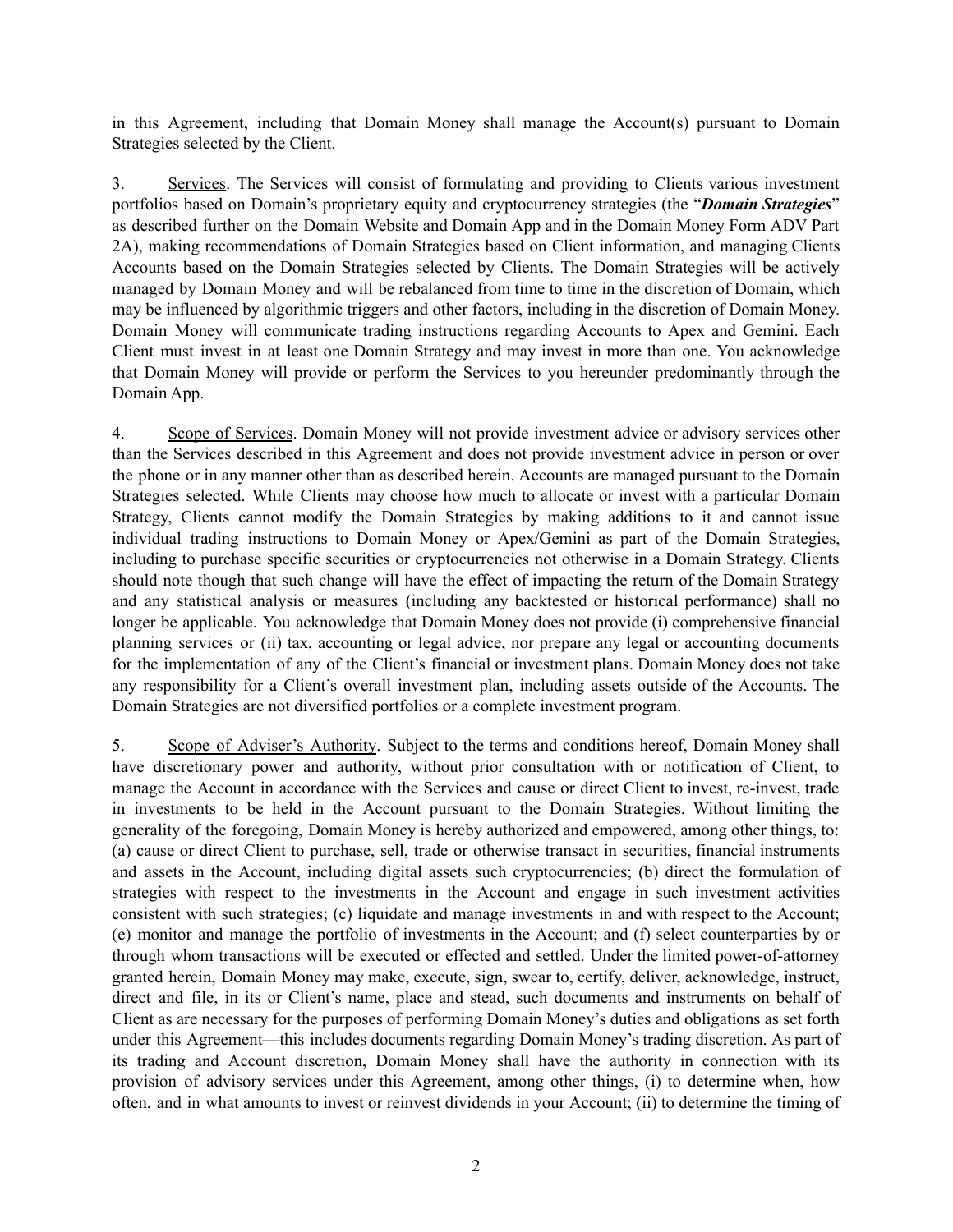purchases in relation to deposits; and (iii) to determine the timing of sales and withdrawals in relation to requests for withdrawals. For the avoidance of doubt, Domain Money shall not have the authority to (i) obtain physical possession of any funds or securities of Client, (ii) withdraw any cash or securities of Client or from the Account to pay third parties, or (iii) manage or provide advisory services with respect to any assets of Client other than in the Account(s).

6. Account Requirements. Domain Money requires a minimum account size depending on the Domain Strategy, as set forth on the Domain Website and Domain App. Each account is for your benefit on your behalf and at your risk and you shall retain sole ownership of and rights to the Account (*i.e.*, the right to withdraw securities, cryptocurrencies and assets, vote proxies, receive transaction confirmations, statements and other Account notifications, and the right to proceed directly as a security holder against the issuer of any security in the Account and not be obligated to join any other person or any other client as a condition precedent to initiating such proceeding).

7. Client Information. As part of the Services, Domain Money will make a recommendation of one or more Domain Strategies based on investment-related personal information requested from each Client, including financial situation and investment objectives ("*Client Information*"). Domain will utilize the Client Information to recommend the Domain Strategy (or Domain Strategies) appropriate for the Client's risk tolerance, financial parameters and investment objectives and will or may consider, among other things, the Client's employment status, income, investment goals and reasons to invest, time horizon and net assets. The Domain Strategy recommendation created by Domain for each Client will be based solely upon the Client Information provided by the Client. Domain will not tailor the Domain Strategies to each Client. Domain will not make recommendations as to Client allocations across Domain Strategies. The suitability of the Domain Strategies recommendation is limited by the number and type of Domain Strategies made available by Domain. The suitability of the Domain Strategies recommendation is also limited by and relies upon the accuracy and completeness of the information provided by the Client. A Domain Strategy is not suitable for all investors.

8. Changes to Client Information. You represent and agree that the Client Information will be complete, current and accurate and that you will promptly inform Domain Money of changes in your financial situation or investment objectives and if there are any securities from which you are or may become legally restricted from buying or selling. Domain Money shall have no liability for Client's failure to promptly inform Domain Money of changes in Client's financial situation or investment objectives, or any reasonable restrictions Client wishes to impose that may affect the management of the securities in the Account, as applicable.

9. Compensation. As compensation for the Services, Client shall pay or cause to be paid to Domain Money a fee with respect to each calendar month in arrears (the "*Management Fee*") in an annual amount equal to 1%. The Management Fee will be calculated based on the daily average market values of an Account's portfolio over the month prior to the Management Fee being assessed. Domain Money will generally use the market values used by Apex and Gemini. The Management Fee shall be debited from each Account and paid to Domain Money generally within the first ten (10) days of a month. The Management Fee payable with respect to any partial calendar month shall be prorated based upon the actual number of days in that calendar month. Client hereby authorizes Domain Money, Apex and Gemini to deduct the Management Fee and any other applicable fees, directly from the relevant Account. If, for any reason, there is insufficient cash available in the Account to cover the Management Fee at the time it is charged, Domain Money, in its sole discretion, may cause certain assets, selected in its sole discretion, in the Account to be liquidated to allow the Management Fee to be deducted from the Account. Domain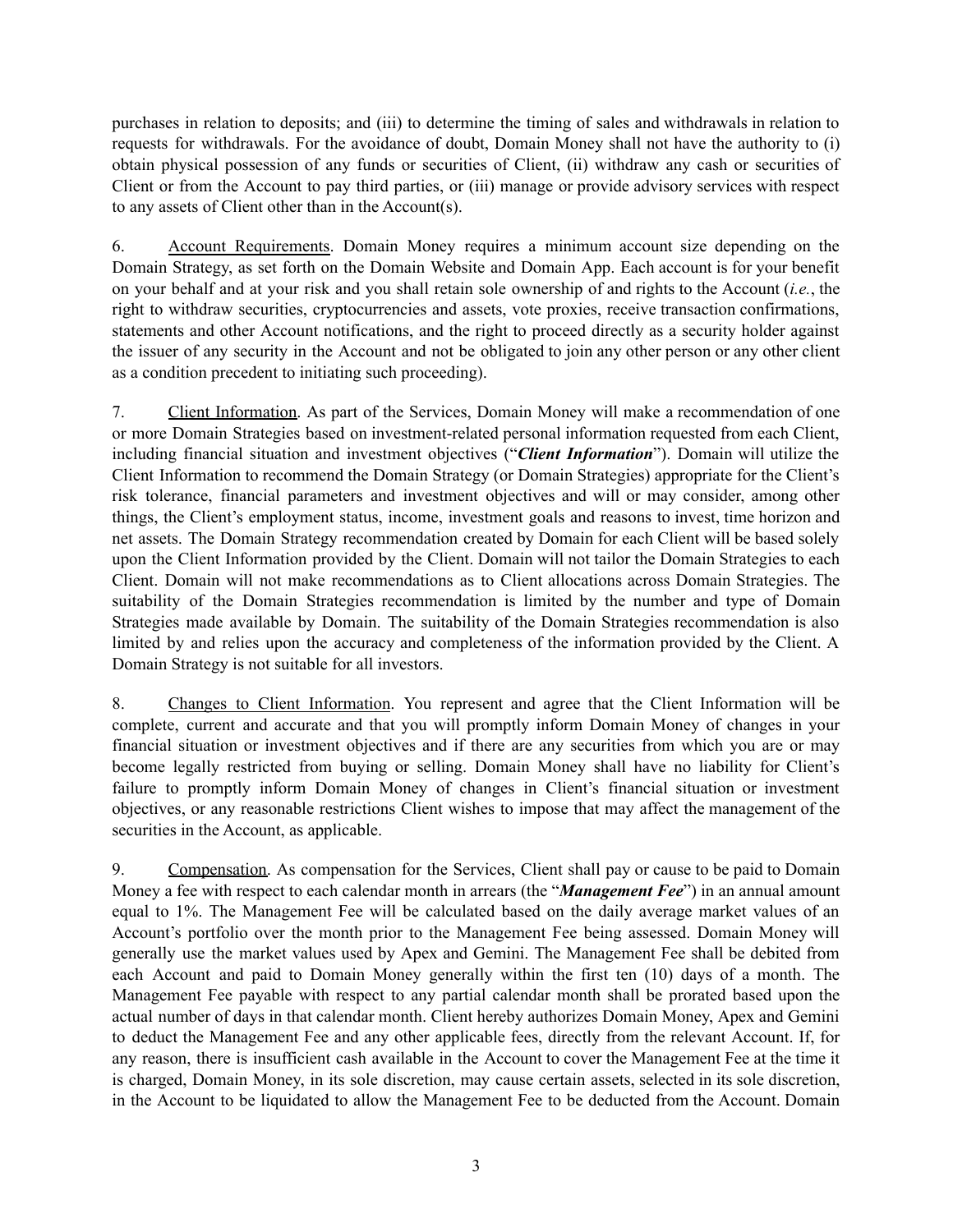Money reserves the right, in its sole discretion, to increase, reduce or waive the Management Fee for Client's Account(s), or change how it is calculated or charged, including for any period of time determined by Domain Money. Domain Money will post any changes to the Management Fee on the Domain Website and/or the Domain App and/or send via email. An increase in the Management Fee and/or change in how it is calculated or charged will generally be effective for the Account(s) thirty (30) days after Domain Money sends or posts such notice (including in a posted Agreement). A decrease or waiver in the Management Fee will generally be effective for the Account(s) upon notice or upon such other date as indicated in the notice (including in a posted Agreement). In addition, Client agrees that Domain Money may increase, reduce or waive its fees, or change how fees are calculated or charged, for the accounts of clients other than Client, without notice to Client and without waiving or changing its fees or changing how fees are calculated or charged for Client. In the exercise of its sole discretion, Domain Money may modify or terminate any reduction or waiver of the Management Fee upon notice or upon such other date as indicated in the notice or otherwise. Advisory fees based on cryptocurrencies held in a Domain Strategy may also be paid separately by the Client or deducted from the Client's Apex account.

10. Account Expenses. Client shall be solely responsible for all Account commissions, fees and charges charged by Apex and Gemini (whether pass-through or otherwise), including brokerage commissions, transactional expenses, and custodial expenses as well as taxes and other fees and expenses relating to all transactions in the Account (collectively, "*Account Expenses*"), including withdrawals. Client hereby authorizes Domain Money, Apex and Gemini to deduct Account Expenses from the relevant Accounts. Account expenses will be charged to the relevant Account but if there is not sufficient funds to pay such Account Expenses, you shall be responsible for paying such expenses directly or depositing sufficient funds or assets to cover such expenses. Client shall promptly pay or reimburse Domain Money for any Account Expenses incurred by Domain Money on behalf of the Account or Client.

11. Client Representations and Warranties. You hereby represent and warrant to and for the benefit of Domain Money, as applicable, as follows:

(a) Client, or the person executing this Agreement on behalf of such Client, has the requisite legal capacity and authority to execute, deliver and perform its obligations under this Agreement and to appoint, engage, and retain Domain Money to provide management and advisory services with respect to the Account;

(b) This Agreement has been duly authorized, executed and delivered by or on behalf of Client and is the legal, valid and binding agreement of Client, enforceable against Client in accordance with its terms;

(c) Client's execution of this Agreement and the performance of its obligations hereunder do not and will not conflict with or violate any provisions of the governing or organizational documents of Client or any obligations, agreements or instruments by which Client is bound, whether arising by contract, operation of law or otherwise;

(d) Client is the owner of all assets and liabilities in the Account, and there are no restrictions on the pledge, hypothecation, transfer (other than restrictions on transfer of interests with respect to the investments made in the Account), assignment, sale or distribution of such assets and liabilities;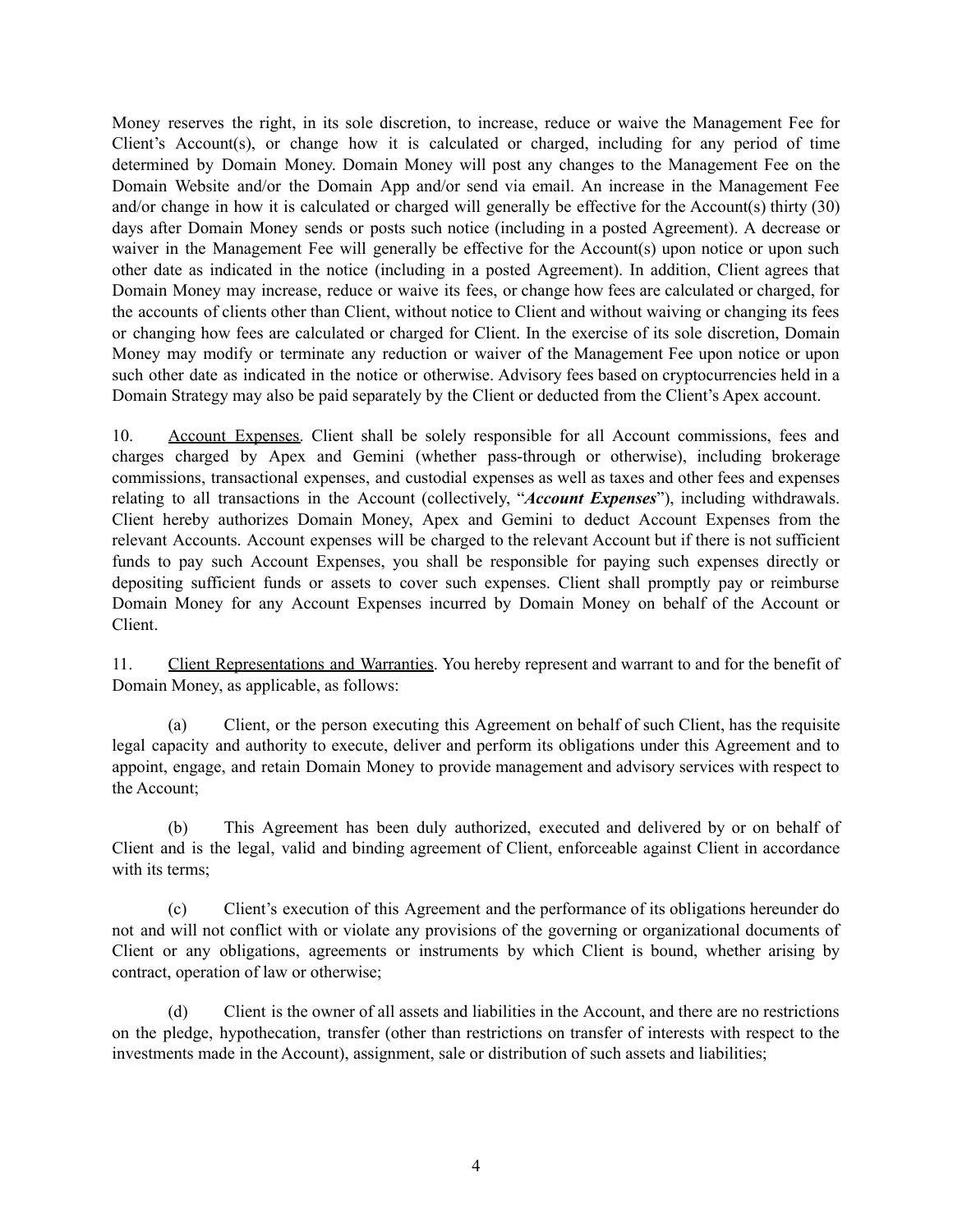(e) Client is aware of the risks associated with the engagement of an investment adviser and Services hereunder, including the risk that the Account could suffer substantial diminution (or complete loss) in value;

(f) Client has evaluated Domain Money and the description of the Services hereunder and determined that it is appropriate and suitable for Client, taking into account all relevant factors, including, Client's need for investment advice, Client's risk tolerance and investment experience, Client's particular financial needs and circumstances, and the fees charged for the Account versus other types of investment accounts;

(g) Client is not an "employee benefit plan" within the meaning of Section 3(3) of the Employee Retirement Income Security Act of 1974, as amended ("*ERISA*"), or a "plan" within the meaning of Section 4975(e)(1) of the Internal Revenue Code of 1986, as amended (the "*Code*"), or a "benefit plan investor" within the meaning of 29 C.F.R. 2510.3-101; and

(h) There are no actions, suits, proceedings, or investigations pending or, to the best of Client's knowledge, threatened against it, at law or in equity or before or by any governmental authority, that would restrict or prohibit the transactions contemplated by this Agreement or materially affect the Services or the services of Apex or Gemini.

Client hereby agrees to notify Domain Money promptly in writing should any of the foregoing representations or warranties become inaccurate in any respect during the term of this Agreement or if there should be any change in the information and documents provided by Client to Domain Money during the term hereof.

12. Self-Directed Trading. Domain Money may permit Clients to make their own investment decisions and direct its own trades through the Domain App ("*Self-Directed Trading*"). Self-Directed Trading is not part of the Services. In such cases, Domain Money will not be providing any recommendations, investment advice or advisory services and is therefore not acting as an investment adviser with respect to such trading. Each Client shall be solely responsible for its Self-Directed Trading.

# 13. Services to Others.

(a) Client acknowledges that Domain Money (and its personnel as applicable) (i) advises multiple client accounts with investment objectives and strategies that may be similar to Client "*Similar Accounts*"), (ii) may seek to invest in or with the same investments for its other client accounts or for personal trading (iii) may make investments or sell investments in the same or different securities, financial instruments or other assets, sectors or strategies. Client understands and acknowledges that this may create potential conflicts of interest where there is limited availability or limited liquidity for investments. Client investments and rebalancing in the Account will usually be made alongside Similar Accounts but there may be timing or other differences (such as when deposits are credited) and no two accounts may necessarily be treated identically or substantially similarly even if invested substantially similarly.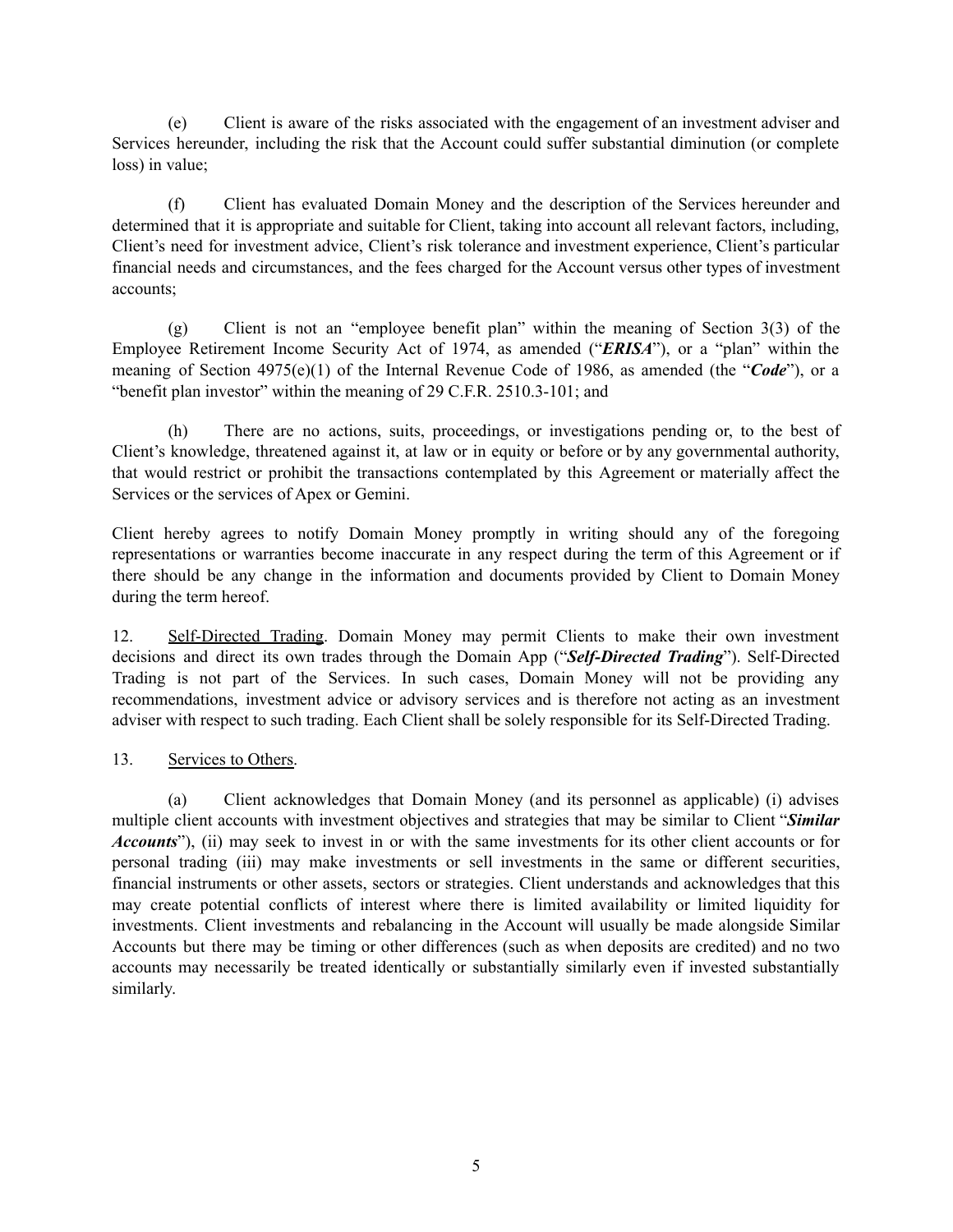(b) Domain Money shall allocate investment opportunities in accordance with Domain Money's allocation policy (the "*Allocation Policy*"). Domain Money will not be obligated to allocate or offer or otherwise make available investment opportunities of any type or kind to Client or the Account and Client will not be entitled to exclusivity or priority with respect to any particular investment opportunity. Client, with respect to the Account or otherwise, has no rights (preferential or otherwise) to all or any portion (or any amount) of any potential investment or deal flow or investment opportunities (including investment opportunities that may fall within Client's investment objective with respect to the Account or otherwise) generated by, or available to, Domain Money, Domain Money personnel, any Similar Account or any other accounts or clients advised or serviced by Domain Money or its affiliates. Investment opportunities (i) that are generated by or otherwise made available to Domain Money, (ii) that fall within the Domain Strategy of Client, and any Similar Accounts or any other clients and accounts advised by Domain Money, and (iii) in which Domain Money determines, in its sole discretion, that Client, with respect to the Account, will have the opportunity to participate, generally will be allocated among the Account, such Similar Accounts and other clients advised by Domain Money, in a manner that Domain Money determines in its sole discretion to be fair appropriate overall (but not necessarily in any one instance) and in accordance with the Allocation Policy. Without limiting the foregoing, Domain Money may, but not will not be required, to aggregate orders or block trades for multiple accounts, including Accounts, when advantageous to accounts, when not favoring certain accounts over other accounts and when consistent with the duty of best execution. Our primary consideration is fair and equitable treatment of all of accounts, and not simply lowering commissions. Whenever possible, the discretionary purchase or sale (execution) price of a security bought or sold during the same day effected by Apex will be equitably averaged and aggregated with similar discretionary purchases and sales for other clients, including for any related persons.

(c) Client acknowledges that Domain Money and its management team, employees and affiliates may purchase or sell investments for their own accounts and that Domain Money shall not have any obligation to purchase or sell, or to recommend for purchase or sale, for the Account and Client any investment that Domain Money, its management team, employees or affiliates may purchase or sell for its or their own accounts or for the account of any other client, including if in the opinion of Domain Money such transaction or investment appears outside a Domain Strategy or unsuitable, impractical or undesirable for the Account.

14. Reports to Client. Domain Money shall use commercially reasonable efforts to directly or indirectly through a third-party such as Apex or Gemini deliver to Client any statements, reports, notices and letters as generated in the ordinary course of business of the Account (other than proxies or similar notices notices). Client acknowledges that Domain Money shall not be responsible for any of the foregoing furnished to Client by any third party with respect to the Account.

15. Delegation of Duties. Domain Money shall have the power and authority to (a) retain the services of other persons, firms or entities to assist Domain Money in providing services with respect to the Account hereunder, and/or (b) delegate any of its rights, duties or responsibilities hereunder, in whole or in part, to any other persons, firms or entities; *provided* that, Domain Money shall not delegate any of its investment advisory authority hereunder to any person that is not affiliated with Domain Money without the prior written consent of Client, which may be given or withheld in Client's sole discretion. Notwithstanding the foregoing, Domain Money shall be responsible for managing and supervising any such persons, firms or entities and for causing such persons to comply with the terms and provisions of this Agreement.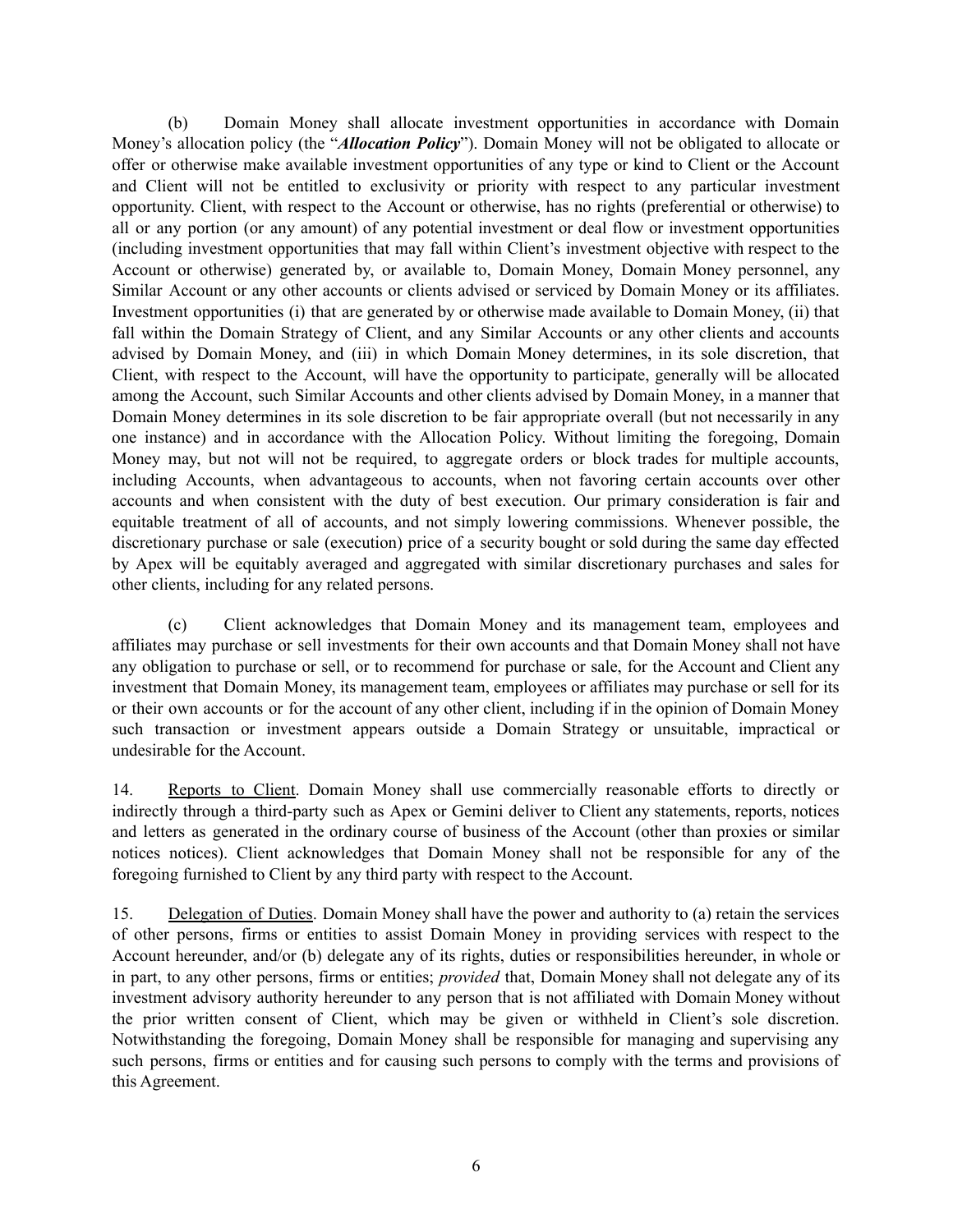16. Proxies. Domain Money does not, and will not be required to, vote proxies on behalf of Clients and their Accounts and does not, and will not be required to, take any action or render any advice with respect to voting of proxies or any corporate action, legal proceeding or other related matter in connection with the securities in the Account. Client retains the right to vote proxies and take such action. It shall be the Client's sole responsibility on whether to vote and how to vote and whether to engage in any matter or legal proceeding.

## 17. Limitation of Liability; Indemnification.

(a) Domain Money does not guarantee the future performance of any Domain Strategy, the Account or any investment or any specific level of performance, the success of any investment decision or strategy that Domain Money may recommend or use, or the success of Domain Money's overall management of the Account. Client understands that investment decisions and recommendations made for the Account by Domain Money are subject to various market, currency, economic, political, and business risks, and that those investment decisions and recommendations will not always be profitable. Domain Money will provide advice only with respect to the securities, cash, and other investments held in the Account, and Domain Money will not consider any other securities, cash, or other investments owned by Client in making investment decisions for the Account.

(b) To the fullest extent permitted by applicable law, neither Domain Money nor any of its partners, principals, employees, members, officers, directors, managers, agents, or affiliates shall be liable or otherwise responsible to Client for: (i) any loss that Client and/or the Account may suffer by reason of any investment decision made or any other action taken or omitted to be taken by Domain Money in performance of its services hereunder; (ii) any loss arising from Domain Money's adherence to Client's instructions; (iii) any act or failure to act by any broker, dealer, or other counterparty to which Domain Money directs transactions for the Account; or (iv) any act or failure to act by a custodian, underwriter(s), or any other third party; *provided*, *however*, Domain Money shall be responsible for its own gross negligence, willful misconduct and fraud in connection with the performance of its services hereunder. Domain Money, in the maintenance of its records, does not assume responsibility for the accuracy of information furnished by Client, a custodian, or any third party over which Domain Money does not exercise control.

(c) To the fullest extent permitted by applicable law, Client shall hold harmless and indemnify Domain Money and its partners, principals, members, officers, employees, directors, managers, owners, affiliates and agents (and their respective partners, members, officers, employees, directors, managers, owners and agents) and their respective successors and assigns (collectively, the "*Indemnified Parties*") from and against any and all direct or indirect claims, damages, losses, liabilities, damages, costs and expenses (including amounts paid in satisfaction of judgments, in compromises and settlements, as fines and penalties and legal fees or other costs and expenses of investigating or defending against any claim or alleged claim) (collectively, "*Losses*") of any nature whatsoever, known or unknown, liquidated or unliquidated, that are incurred by any Indemnified Party and arising out of or in connection with the performance of any of Domain Money's duties or responsibilities hereunder; *provided, however*, an Indemnified Party shall not be entitled to indemnification hereunder to the extent that there is a final adjudication (that is no longer subject to appeal or review) by a court of competent jurisdiction, in the underlying action or proceeding in which the indemnified expenses were incurred, that determined that such Indemnified Party's conduct constituted fraud, willful misconduct or gross negligence. For the avoidance of doubt, the termination of any proceeding by settlement, judgment, order, conviction, or upon a plea of nolo contendere or its equivalent, shall not, of itself, create a presumption or constitute a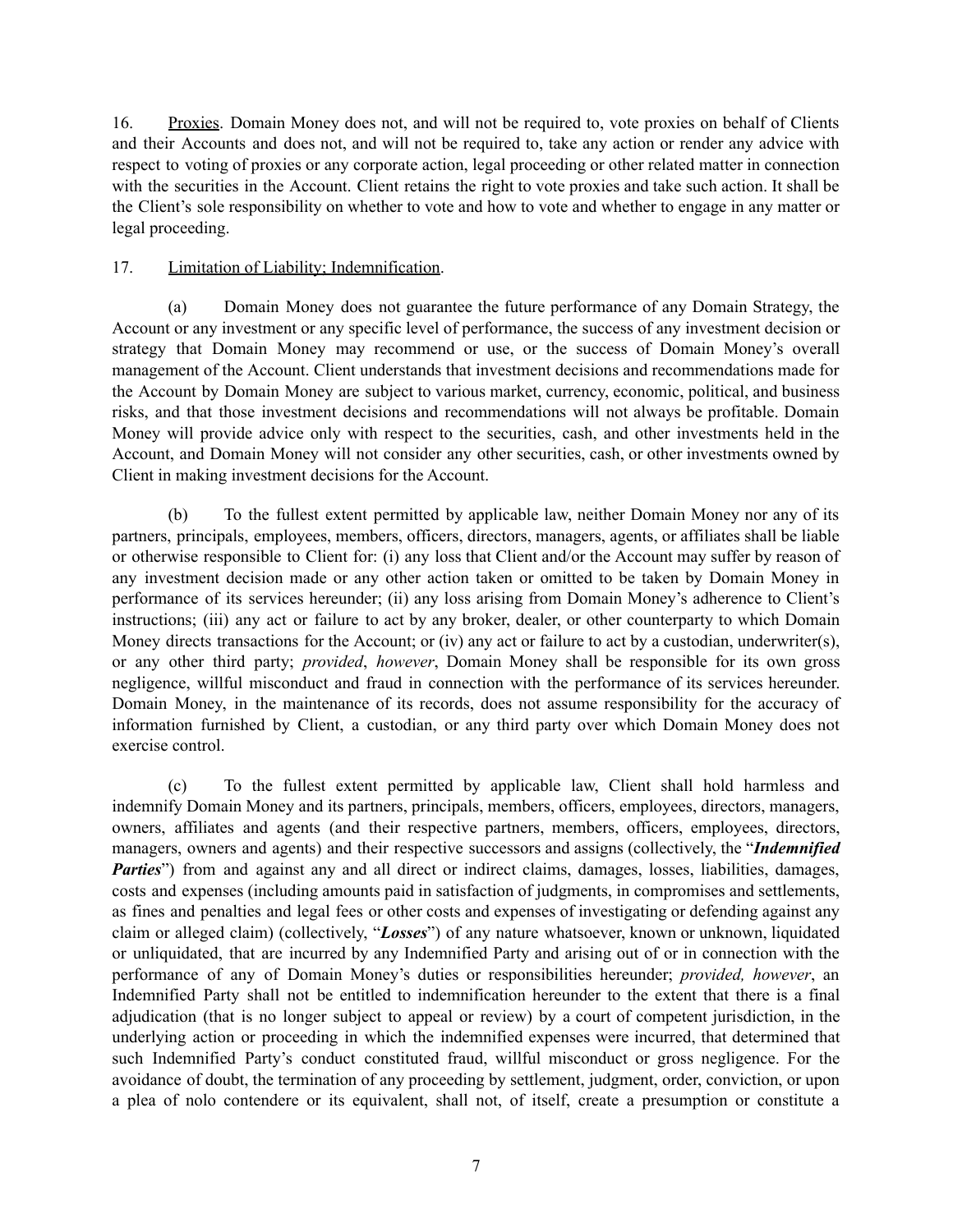determination or adjudication that any such Indemnified Party's conduct constituted fraud, willful misconduct or gross negligence. The right of any Indemnified Party to the indemnification provided herein shall be cumulative of, and in addition to, any and all rights to which that Indemnified Party may otherwise be entitled by contract or as a matter of law or equity and shall extend to that Indemnified Party's successors, assigns and legal representatives.

(d) Notwithstanding the foregoing of this Section, federal and certain state securities laws impose liabilities under certain circumstances on persons who act in good faith, and nothing in this Agreement purports to waive or limit any rights that Client may have under the Investment Advisers Act of 1940, as amended ("*Advisers Act*"), and any other applicable securities laws.

(e) Notwithstanding anything to the contrary herein, neither Domain Money nor any Indemnified Party shall be liable hereunder or otherwise for any Losses that constitute indirect, special, punitive or consequential losses or damages (including losses or damages based on lost profits, diminution in value or other similar theories of loss or damage).

18. Anti-Money Laundering Compliance. Client hereby represents, warrants and certifies that: it is not a person or entity controlling, controlled by or under common control with a Prohibited Person (as defined below), and to the extent Client has any beneficial owners, (a) Client has carried out thorough due diligence to establish the identities of such beneficial owners, (b) based on such due diligence, Client reasonably believes that no such beneficial owners are Prohibited Persons, and (c) in the event required by any law, rule, regulation or legal authority to be disclosed, upon written request, Client will make available evidence of such identities and status to Domain Money and Apex and Gemini as requested. Client further represents, warrants and covenants that it prohibits the contribution or investment of funds in Client by any persons or entities that are acting, directly or indirectly, (i) in contravention of any U.S. or international laws and regulations, including, without limitation, anti-money laundering regulations or conventions, U.S. Executive Order 13224, the USA PATRIOT Act, the U.S. Trading with the Enemy Act and/or the foreign asset control regulations of the U.S. Treasury Department, in each case as amended from time to time; (ii) on behalf of terrorists or terrorist organizations, including those persons or entities that are included on the List of Specially Designated Nationals and Blocked Persons maintained by the U.S. Treasury Department's Office of Foreign Assets Control ("*OFAC*"), as such list may be amended from time to time; (iii) for a senior foreign political figure, any member of a senior foreign political figure's immediate family, or any close associate of a senior foreign political figure, unless Domain Money, after being specifically notified by Client in writing regarding such a person, conducts further due diligence, and determines that such investment shall be permitted; or (iv) for a foreign shell bank (such persons or entities in (i) through (iv) are collectively referred to as "*Prohibited Persons*"). Client represents and warrants that it complies with all applicable anti-money laundering laws, rules and requirements. Client understands and agrees that due to U.S. statutes, rules and other generally accepted principles relating to "know your customer" regulations and anti-money laundering, as applicable, including, without limitation, the regulations of OFAC and the laws or regulations in any other relevant jurisdiction, Domain Money, Apex and Gemini may from time to time require further information, documentation and/or representations regarding the Account and Client, and Client hereby agrees to provide such information and/or representations to Domain Money promptly upon its request. In the event of any violation of the foregoing by Client, Domain Money shall be entitled to immediately terminate this Agreement without prior written notice to Client and take such other actions as are permitted or required to be taken under law or in equity, which may include freezing the assets of the Account.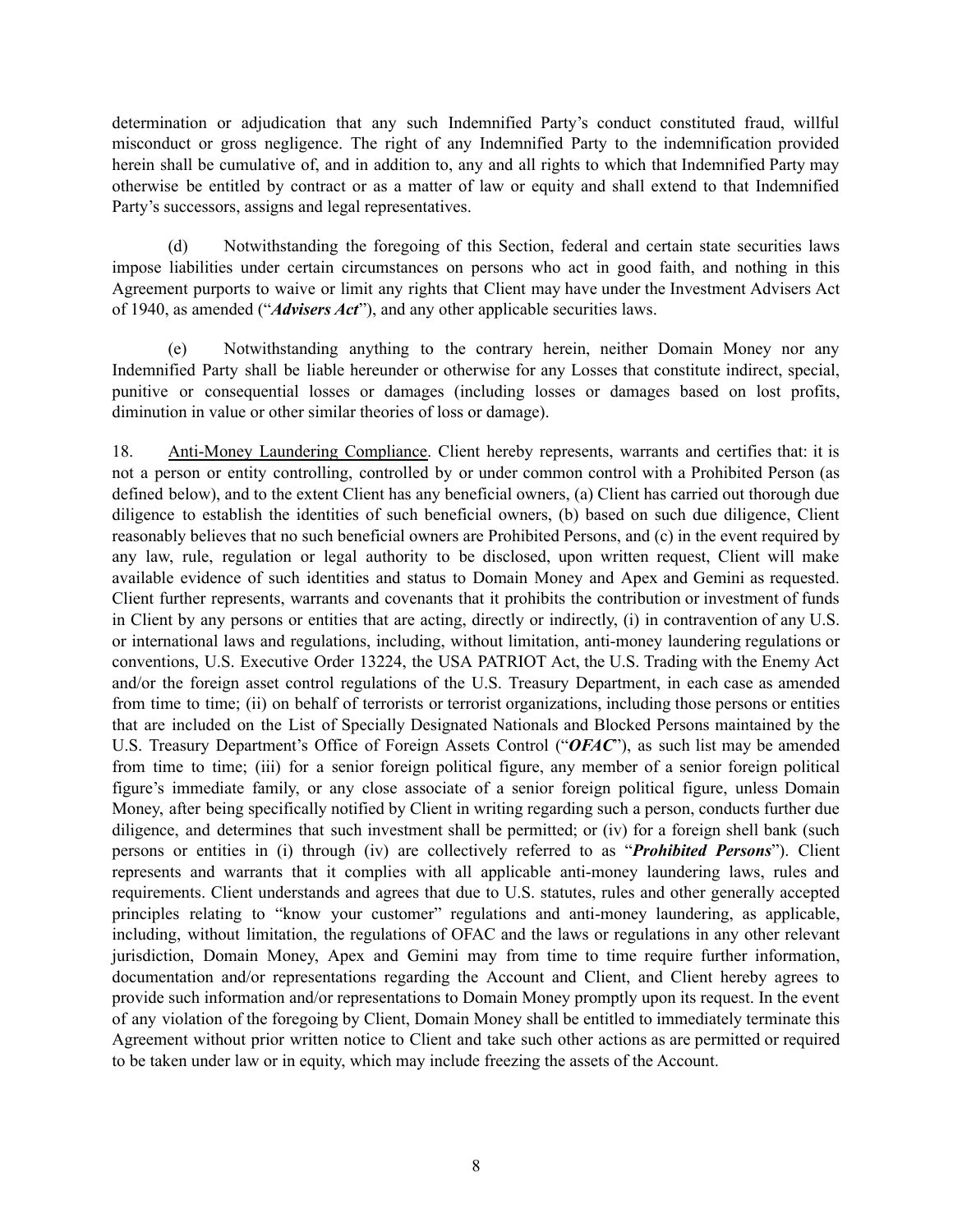19. Confidentiality. Except as required by law or requested by regulatory authorities, (a) Domain Money agrees to maintain in strict confidence all of Client's non-public personal and financial information that Client furnishes to Domain Money, except for information that Client explicitly agrees to share publicly, and (b) Client agrees to maintain in strict confidence all confidential, proprietary information concerning or relating to Domain Money, its affiliates, business and investments, including, without limitation, investment strategies and processes, securities positions, computer software or data of any sort and hardware architecture developed, compiled or used by Domain Money. Client agrees that Client shall not use investment recommendations and other confidential information Client receives from Domain Money for any purpose other than investing the Account, including, but not limited to, developing a service or business that competes directly or indirectly with any of Domain Money's or its affiliate's services or the Services. Domain Money may disclose Client's non-public personal and financial information to certain third parties necessary for purposes of rendering the services to be rendered by Domain Money under this Agreement and as set forth in the Privacy Policy.

#### 20. Withdrawals.

(a) Client may withdraw money from the Account by generally initiating a withdrawal request through the Domain App at any time and otherwise pursuant to instructions on the Domain Website and/or Domain App. Client acknowledges that Domain Money designs its portfolios as long-term investments and the withdrawal of assets may impair the achievement of Client's investment objectives. Client acknowledges and agrees that, notwithstanding anything to the contrary in any agreement governing the Client Account, including this Agreement, Client will not be able to request withdrawals or sales, unless and until Client provides the applicable bank account information to Domain Money. Client agrees that, by requesting a withdrawal, Client expressly authorizes Domain Money to place an order with the custodian, in the capacity of broker or dealer or similar, on Client's behalf to sell such securities or cryptocurrencies in the Account as selected by Domain Money at the time(s) and in amounts calculated by Domain Money. Any withdrawal or transfer from the Account and/or sales of assets may not be canceled following the initiation, authorization, and/or direction of such transaction. Domain Money will use reasonable efforts to generate and place the orders for such sales on the Business Day Client requests a withdrawal, but Client acknowledges and agrees that such orders may be placed at any time within five (5) Business Days after request. Client acknowledges and agrees that the custodian will not initiate a transfer of money for a withdrawal until generally one (1) to two (2) Business Days after the last applicable sale for such withdrawal has settled and that it may take up to seven (7) to ten (10) Business Days after the custodian initiates a transfer of money for the proceeds of a withdrawal to arrive at the destination account. Client further acknowledges and agrees that Domain Money and/or the custodian may require additional information before effecting any withdrawal request, and that such requested withdrawal may be subject to delay or cancellation in the event Client does not timely provide such additional information.

(b) Client is responsible for paying all direct or indirect local, state, federal, or foreign taxes, levies, duties or similar government assessments of any nature, including value-added, use, or withholding taxes (collectively, "*Taxes*") associated with the Account. If Domain Money has the legal obligation to pay or collect Taxes for which Client is responsible under this Section, the appropriate amount shall be invoiced to and paid by Client, unless Client provides Domain Money with a valid tax exemption certificate authorized by the appropriate taxing authority. In connection with any withdrawal, Domain Money may reduce the amount of the distribution by the amount of any tax mandatory withholding as required by applicable law. Client understands and agrees that neither Domain Money nor any of its affiliates is responsible for withholding any tax penalties that may apply to the account or for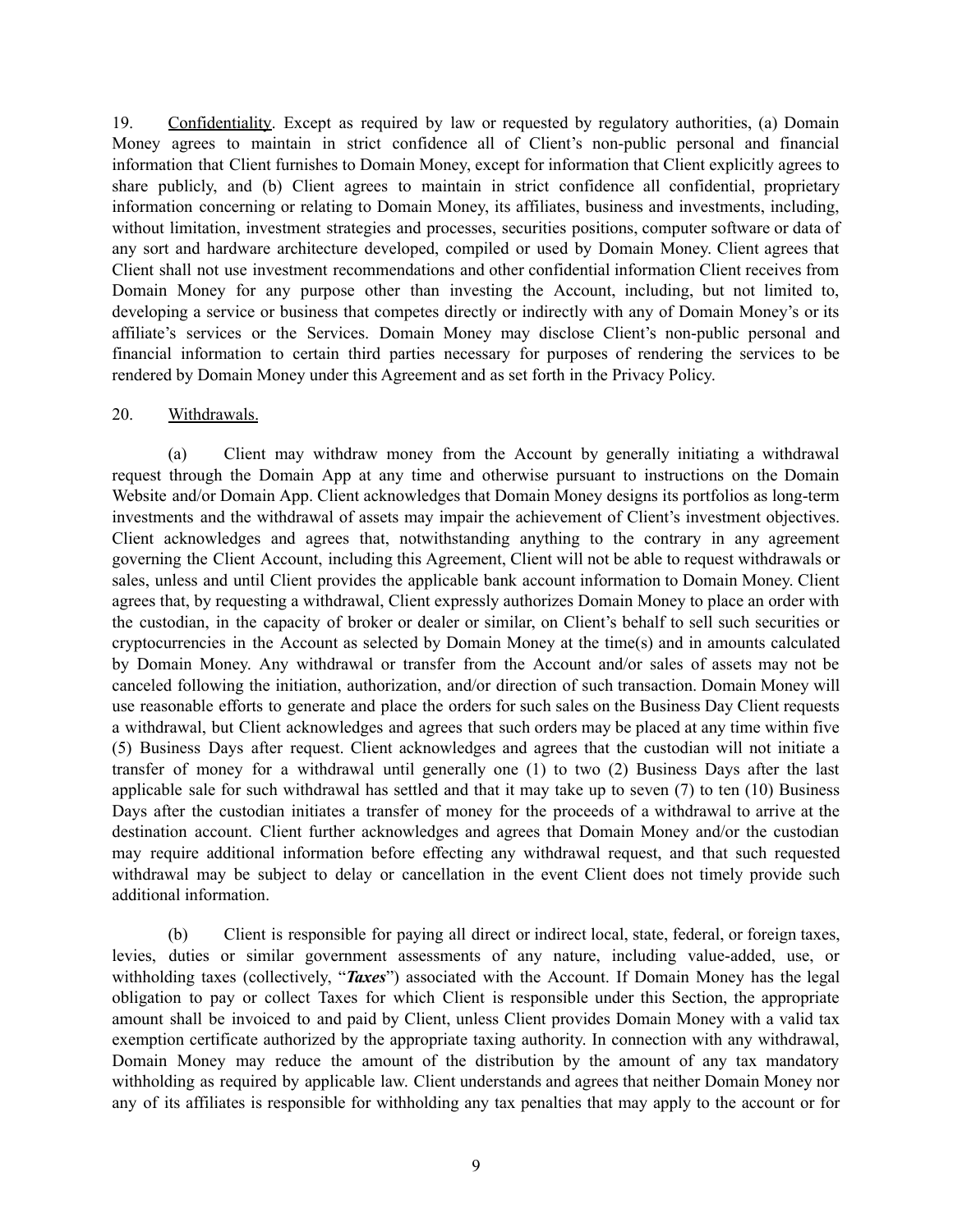any Taxes, except as may otherwise be required by applicable law. Client is encouraged to consult with its tax advisor regarding any tax consequences related to the Account or an investment in the Account.

## 21. Termination; Withdrawals.

(a) This Agreement may be terminated by either party with or without cause by notice to the other party. Notice shall be as permitted by Domain Money, which may be by email, or otherwise through the Domain Website and/or Domain App, as applicable. Client's withdrawal of all of the Account assets under this Agreement, or Client's withdrawal that results in an Account balance below the minimum account size will terminate this Agreement. Client understands and agrees that upon termination of this Agreement Domain Money is authorized and may determine to liquidate all holdings in the Account, and subject to the terms hereof, Domain Money shall not be liable to Client to any consequences of such liquidation.

(b) Sections 9, 10, 17, 18, 19, 23, 25, 29 and 31 hereof shall survive indefinitely any termination of this Agreement.

22. Assignment; No Third Party Beneficiary. Client may not assign this Agreement or any of its rights, duties, or obligations hereunder without the prior written consent of Domain Money. Domain Money may not assign this Agreement or any of its rights, duties, or obligations hereunder without the consent of Client consistent with the Advisers Act; *provided* that Domain Money may delegate or assign any of its rights, duties, or obligations hereunder to one or more of its advisory affiliates in its discretion upon prior written notice to Client and as permitted by applicable law. This Agreement shall bind and inure to the benefit of and be enforceable by the parties and their respective successors and permitted assigns. Except as otherwise set forth herein (including, without limitation, with respect to Indemnified Parties), this Agreement is for the sole benefit of the parties hereto (and their respective heirs, executors, administrators, successors, and assigns) and nothing herein, express or implied, is intended to or shall confer upon any other person any legal or equitable right, benefit, or remedy of any nature whatsoever under or by reason of this Agreement.

23. Governance; Amendment; Jurisdiction. This Agreement represents the entire understanding and agreement of the parties hereto and supersedes all prior or contemporaneous written or oral negotiations, correspondence, agreements and understandings, regarding the subject matter hereof. Domain Money may modify this Agreement from time to time by adding, revising, or deleting any terms or conditions. Domain Money will notify you of such new version by posting the new version through the Domain Website and/or Domain App showing the effective date, and/or through email, and such changes will be effective upon posting or such other later date as set forth in a notice or on the posted Agreement. You agree that, by keeping your Account or using the Services without objecting within fifteen (15) days after posting or after Domain Money notifies you of a new version of the Agreement, you will be deemed to have agreed to and accepted all terms and conditions of this Agreement as so amended. If you do not agree to any such amended Agreement, your sole and exclusive remedy is to terminate your use of the Services and close your Domain Money Account. You acknowledge that Domain Money will generally not be required to obtain your affirmative consent for any changes to the Agreement. Notwithstanding the above, we will seek your affirmative consent to changes to the Agreement to the extent we are required to do so by applicable law. This Agreement shall be governed and construed in accordance with the internal laws of the State of New York, without regard to the laws of conflict of laws. Client hereby irrevocably agrees that any suit, action or proceeding with respect to this Agreement and any or all transactions relating hereto and thereto may be brought in the courts of the State of New York. Client hereby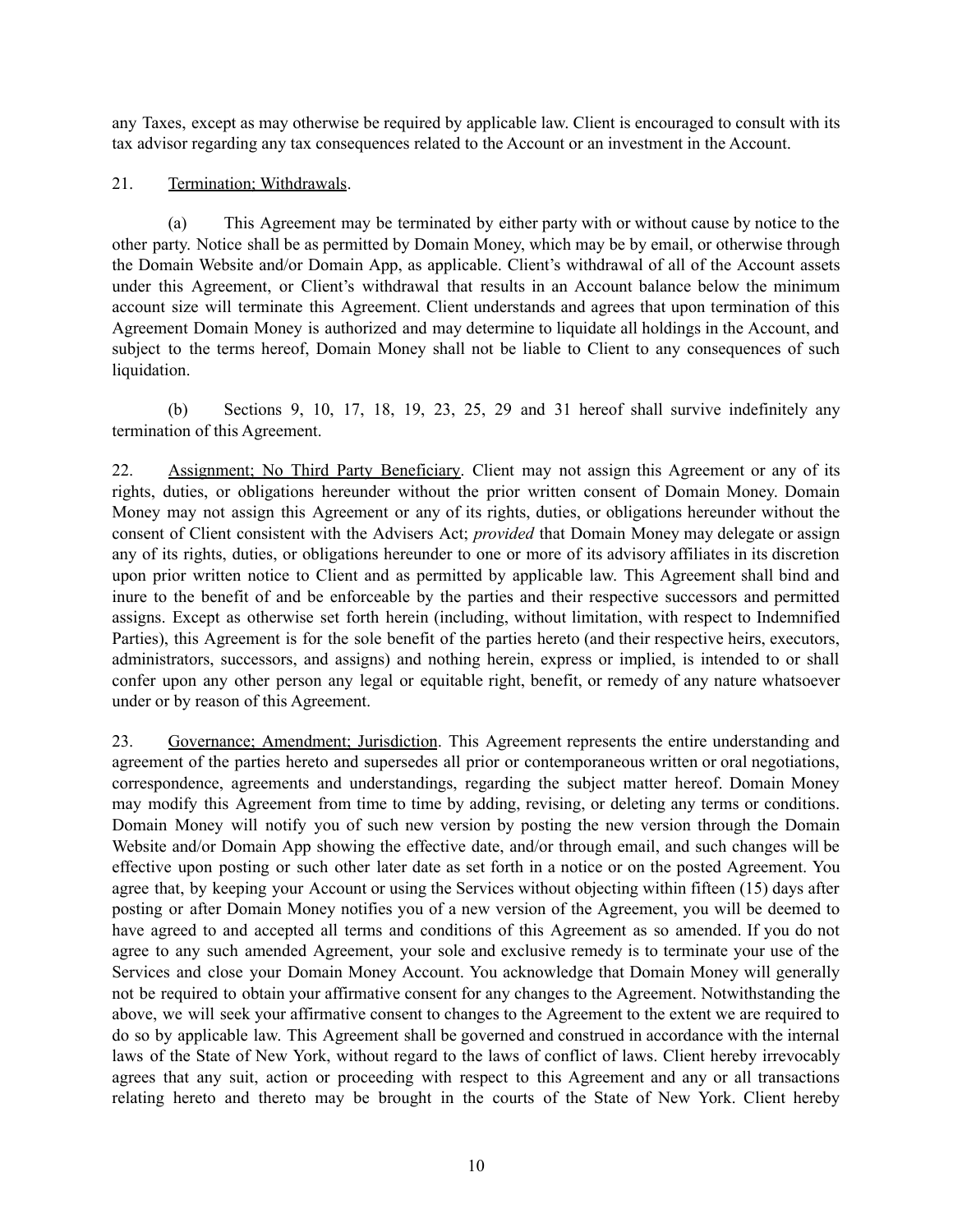irrevocably submits to the jurisdiction of such courts with respect to any such suit, action or proceeding and agrees and consents that service of process as provided by New York law may be made upon Client in any such suit, action or proceeding brought in any of said courts, and may not claim that any such suit, action or proceeding has been brought in an inconvenient forum. Client hereby further irrevocably consents to the service of process out of any of the aforesaid courts, in any such suit, action or proceeding, by the mailing of copies thereof, by certified or registered mail, return receipt requested, addressed to Client at the address of Client then appearing on the records of Domain Money. Nothing contained herein shall affect the right of Domain Money to commence any action, suit or proceeding or otherwise to proceed against Client in any other jurisdiction or to serve process upon Client in any manner permitted by any applicable law in any relevant jurisdiction. EACH PARTY HEREBY WAIVES TRIAL BY JURY IN ANY JUDICIAL PROCEEDING INVOLVING ANY DISPUTE, CONTROVERSY OR CLAIM ARISING OUT OF OR RELATING TO THE ACCOUNT, THIS AGREEMENT OR THE BUSINESS OR AFFAIRS OF THE ACCOUNT OR AN INVESTMENT.

24. Independent Contractor. Client and Domain Money intend, and will treat, Domain Money's performance of its services hereunder as services of an independent contractor and not as an employee or dependent agent of Client. Nothing in this Agreement shall be construed to create any employment, partnership, or joint venture between Client and Domain Money.

25. Notices. All notices and communications under this Agreement must be made by email, or otherwise through the Domain Website and/or the Domain App, as permitted by Domain Money. Domain Money's contact information for this purpose is support@domainmoney.com, and Client's contact information for this purpose is contained in Client's user account on the Domain App and the primary email address(es) in Client Information as Client shall update from time to time.

26. Counterparts; Electronic Signature. This Agreement may be executed in multiple counterparts, each of which shall be deemed to be an original, but all of which shall constitute one and the same agreement. For the avoidance of doubt, affirmation or signature of this Agreement by electronic means and electronic transmission including by "I Agree" submission or similar means through the Domain App (an "*Electronic Signature*"), shall constitute the execution and delivery of a counterpart of this Agreement equivalent to a hard copy signature by or on behalf of such person or entity and shall bind such person or entity to the terms of this Agreement. The parties hereto agree that this Agreement and any additional information incidental thereto may be maintained as electronic records. Any person or entity providing and delivering an Electronic Signature to this Agreement further agrees to take any and all additional actions, if any, evidencing their intent to be bound by the terms of this Agreement, as may be requested by Domain Money or any of its affiliates in good faith.

27. Severability; Headings. If any provision of this Agreement is invalid or unenforceable under applicable law, then such provision shall be deemed inoperative to the extent that it may conflict therewith and shall be deemed modified to conform with or to such applicable law. Any provision of this Agreement which may be held invalid or unenforceable under any applicable law shall not affect the validity or enforceability of any other provisions of this Agreement, and to this extent the provisions of this Agreement shall be severable. Headings are included for ease of reference and do not constitute any part of the agreement of the parties or affect its meaning or interpretation. If there is any

28. Further Assurances. Client shall execute and deliver to Domain Money and/or its affiliates, Apex, Gemini and agents such other documents, agreements or information as they deem necessary or desirable for the implementation of this Agreement, management of the Account and the consummation of the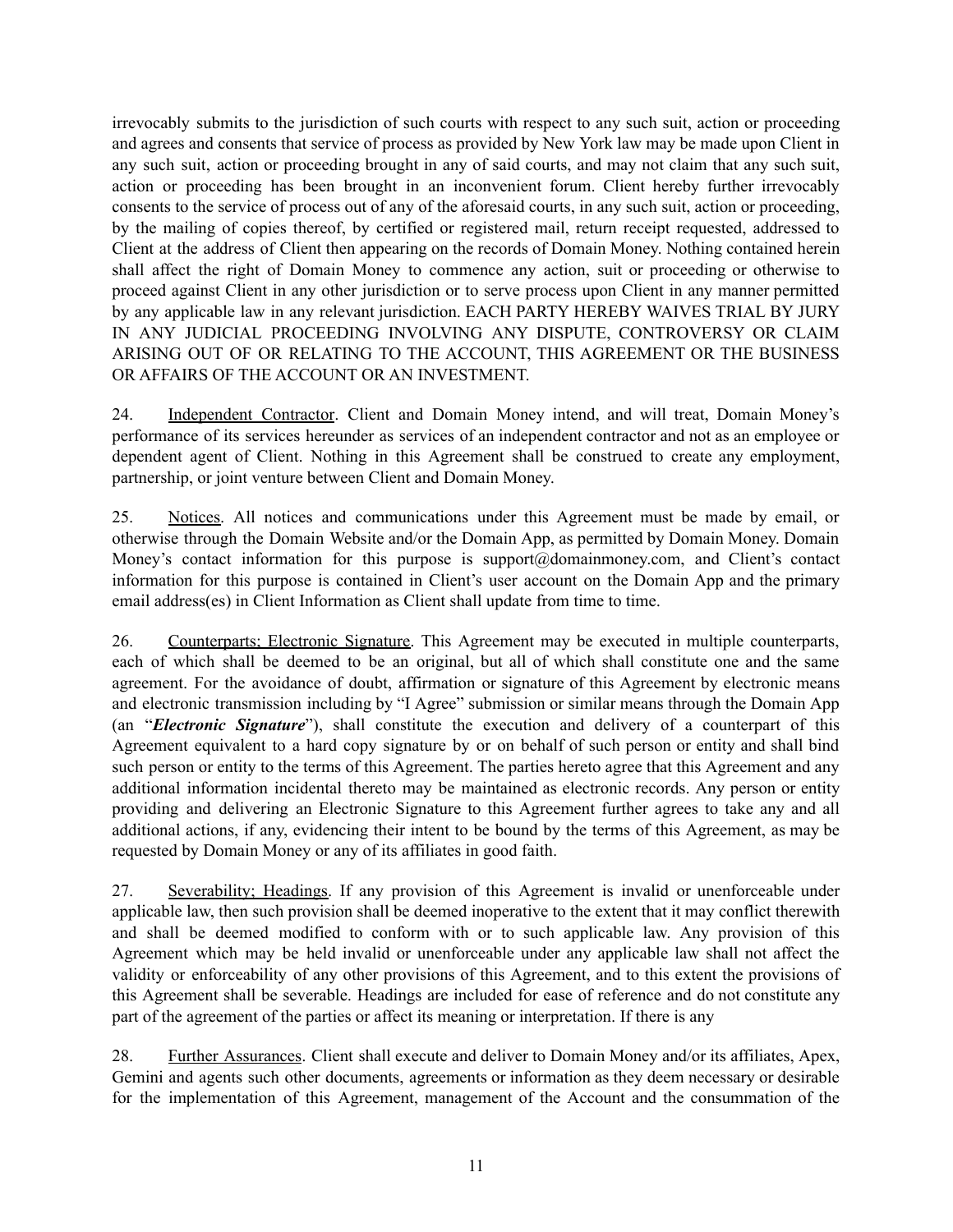transactions contemplated hereby or authorized herein.

29. Electronic Delivery of Domain Money and Account Communications and Documents. Client hereby acknowledges and provides its consent and authorization to have Domain Money and its affiliates, Apex, Gemini and its and their agents to electronically deliver or provide Account Communications. As used herein, "*Account Communications*" means all current and future account statements and confirmations; tax information and documents; any documents relating to the Account or its investments; policies and notices, including privacy notices; written consents required or permitted under this Agreement, periodic reports and letters to Client; regulatory communications and any other information, documents, data and records relating to Domain Money, Client and the Account and its investments, including third-party communications and documentation. Electronic delivery or provision includes email delivery as well as electronically making such information available to Client on the Domain Website and/or Domain App, in Domain Money's discretion. It is Client's affirmative obligation to notify Domain Money promptly in writing if Client's email address listed in the Client Information changes at any time. Electronic delivery and provision will continue indefinitely unless revoked or restricted by Client. Client may elect to revoke or restrict its consent to electronic delivery of Account Communications at any time by notifying Domain Money, in writing to the attention of the Chief Compliance Office at the address of Doman Money as set forth in its Form ADV, of Client's election to do so. Client acknowledges that Client's revocation or restriction of its consent to electronic delivery of Account Communications could impede the provision of Services to Client and negatively affect the efficient operation, use and/or functionality of the Domain Website and/or Domain App, as well as increase costs associated with Client's Accounts, and in its sole discretion, Domain Money may therefore cease or suspend providing the Services to Client and/or close Client's Accounts in a manner that we deem acceptable. Domain Money and its affiliates shall not be liable for any interception of Account Communications. In addition, Client acknowledges that there are risks, such as systems outages, that are associated with electronic delivery.

30. Death, Disability or Divorce. If a Client is an individual, the Client's death, disability or incompetency will not automatically terminate or change the terms of this Agreement. However, the Client's executor, guardian or attorney-in-fact may terminate this Agreement by giving written notice to Domain Money as provided herein. In the event that Client is a joint Account, both Account holders agree that if the Account ever becomes the subject of a dispute between Account holders, and Domain Money becomes aware of the dispute, Domain Money may refuse to disburse or allow for the termination of this Agreement without the consent of both joint Account holders. Further, both Account holders agree that in the event that one Account holder provides instructions to Domain Money, even if the instructions are to terminate the Agreement and disburse all funds from the Account to one of the Account holders, Domain Money may do so without investigation or inquiry and without the permission of the other Account holder and will have no liability to either Account holder.

# 31. Acknowledgements.

(a) Client hereby acknowledges receipt of Part 2A of Domain Money's Form ADV or a disclosure document containing equivalent information, a copy of which has been provided by Domain Money to Client prior to the execution hereof. Part 1 and 2A of Domain Money's Form ADV is also available online via the Investment Adviser Public Disclosure website at [www.adviserinfo.sec.gov](http://www.adviserinfo.sec.gov).

(b) Client acknowledges receipt of Domain Money's Privacy Policy, a copy of which has been made available or provided to Client.